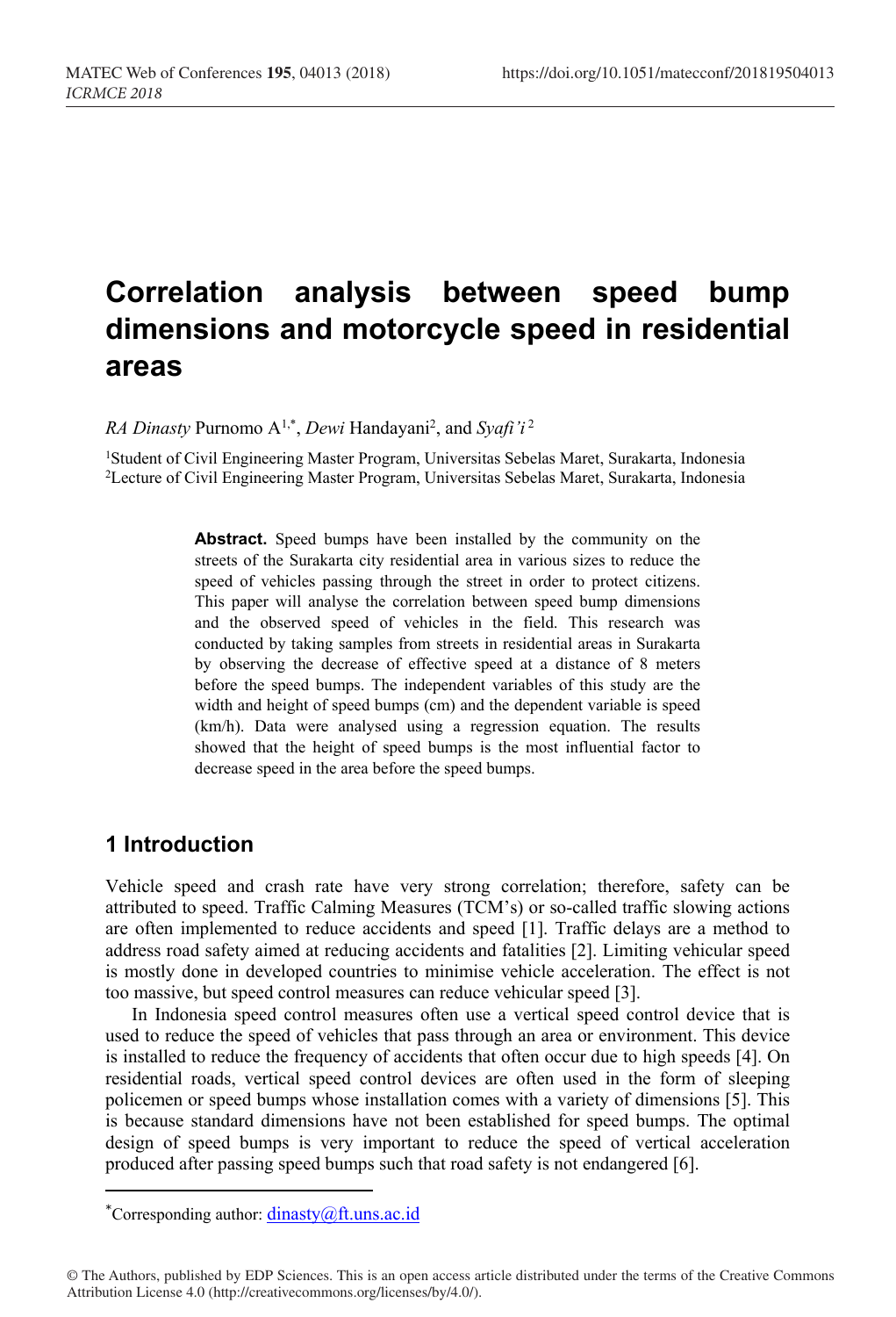Based on a literature review, it is indicated that the correlation between the speed of a motorcycle vehicle with the dimensions of speed bumps in field had an impact primarily on the driver in term of safety and discomfort. In other studies, standard dimensions of speed bumps have been used while in Indonesia the dimensions of speed bumps vary widely. Therefore, researchers want to model the correlation between motorcycle speed before passing speed bumps with variations of the speed bumps dimensions that are installed in the residential area of Surakarta.

# **2 Theory and method**

#### **2.1 Speed bumps**

Speed bumps or speed control devices are an additional device of elevation of some road surface transverse to the axis of the road with certain provisions to work so that motor vehicles will reduce their speed [7].

#### *2.1.1 Installation and placement*

Speed control device are usually installed under [7] the following conditions:

- Placed on residential roads,
- Local road with road level IIIC,
- On road with existing construction work.

Speed bumps are only used on some road conditions [8] as follows:

- Road only serves local access,
- Has no more than one line in each direction,
- The road not a trucking route,
- The location is not close to a fire department, police office or hospital,
- The road is not an area with traffic speeds above 25 mph or 40 km/h.

#### *2.1.2 Materials, shapes and sizes of speed bumps*

The materials used to make speed bumps include materials from road bodies, rubber or other materials such as concrete. Material selection is associated with the road user's safety. Speed bumps should also be well constructed to avoid serious damage and inconvenience to passengers and drivers while crossing the speed bumps [9]. Under Indonesian government regulations [7], the cross-sectional shape of speed bumps resembles a prominent trapezoid above the road with a maximum height of 12 cm, with both sides having a 15% slope. According to the UK department for transportation, speed bumps are a component of traffic calming measures with provisions for road deflection increases of less than 900 mm and a height of about 50 to 75 mm [10]. It is mentioned that speed bumps are mounds of asphalt/concrete with a length of  $\overline{12}$  ft, height  $3" - 4"$  and placed across the road [8].

### **2.2 Correlation of safety and speed**

Road safety is influenced by many factors, including the characteristics of roads, climate, traffic and most importantly vehicle speed [11]. Speed is one of the major risk factors in traffic safety, as speed increases the severity as well as the frequency of the accident [12]. Many studies investigate the correlation between changing speed limits and safety where the result was disregarding the speed limit can negatively affect safety [13].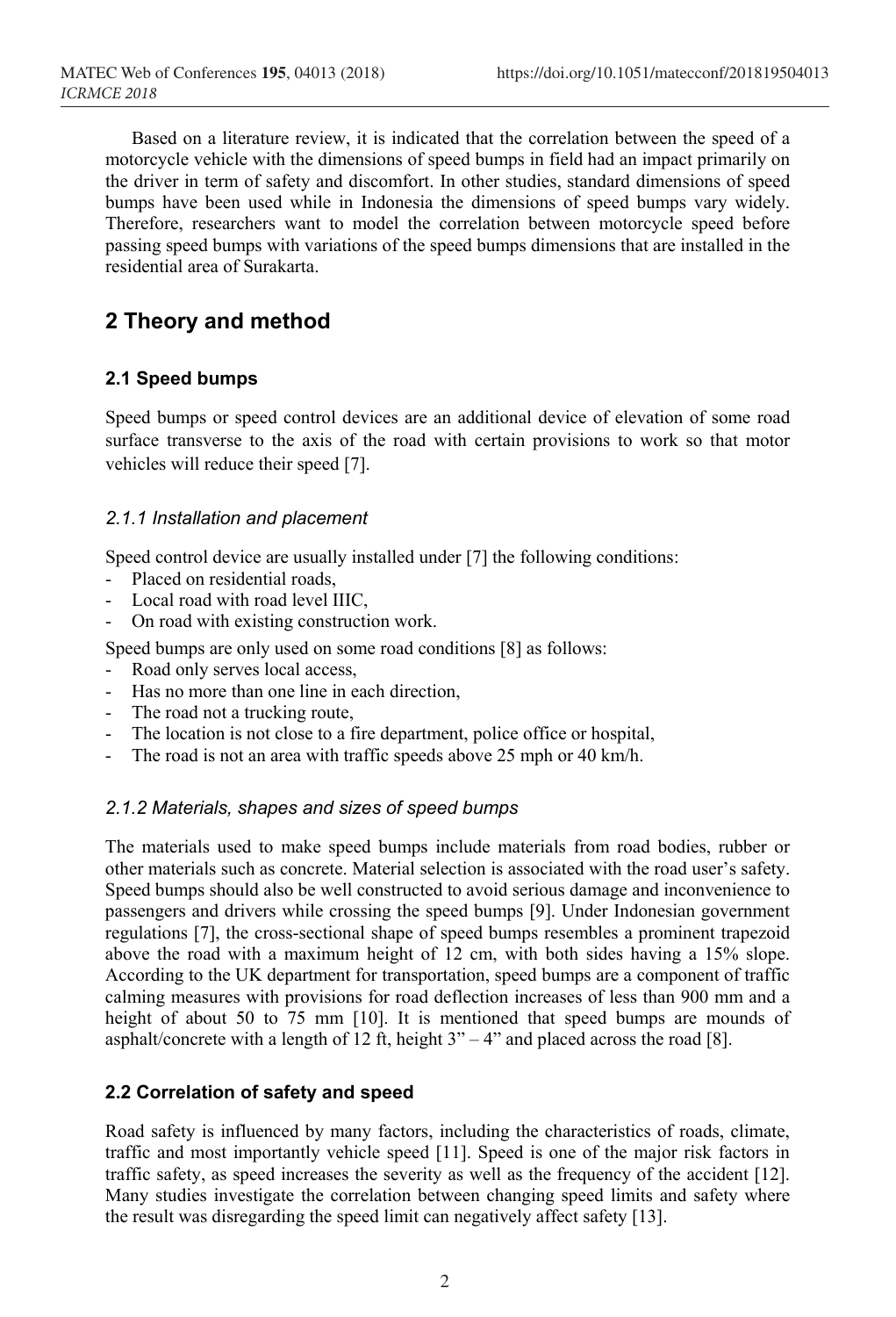In the regulations, it was mentioned that each road has speed limits defined by national law. In the consideration of safety, the local government can set the highest speed limit stated by traffic signs [14]. However, in some cases many people do not think about the correlation between safety and speed, and the accidents cannot be avoided. Therefore, researchers discussed one way to calm vehicle speed with the installation of the speed bump. It is important to know the correlation between the safe speed bump dimensions and the speed decrease that occurs due to the varied dimensions.

## **2.3 Method**

The research was conducted in housing or residential area in Surakarta where speed bumps are often found with the provisions of road width  $\pm 3m$ , asphalt road, and speed bumps are made of concrete. The vehicle speed observed is the motorcycle speed before passing the speed bumps.

This research used 5 locations and was follow-up study from previous research where 2 locations were used in the previous study. From previous research, it is known that an effective speed decrease was observed at a distance of 8 meters with a large decrease in the average speed of 20.17% [15]. Therefore, the researchers took the distance of the study at a distance of 8 meters and further points at distances in multiples of 16 m to determine the speed changes. Fig.1 shows a sketch of the observation area.





The data collection was done by recording using a camera mounted at the points shown in Fig.1. Drop lines indicate locations of artificial lines in field marked with duct tape to identify distance. In addition to the speed measurement, measurements were also done on the dimensions of speed bumps. The survey was conducted during the morning or afternoon rush hour over a 1-3-hour survey period until 30 data samples of random vehicles from each location were obtained so that a total of 150 samples of vehicles from 5 locations was obtained.

# **3 Result and discussion**

Research conducted in 5 road locations in Surakarta obtained the average speed of motorcycles. That data can be seen in Table 1.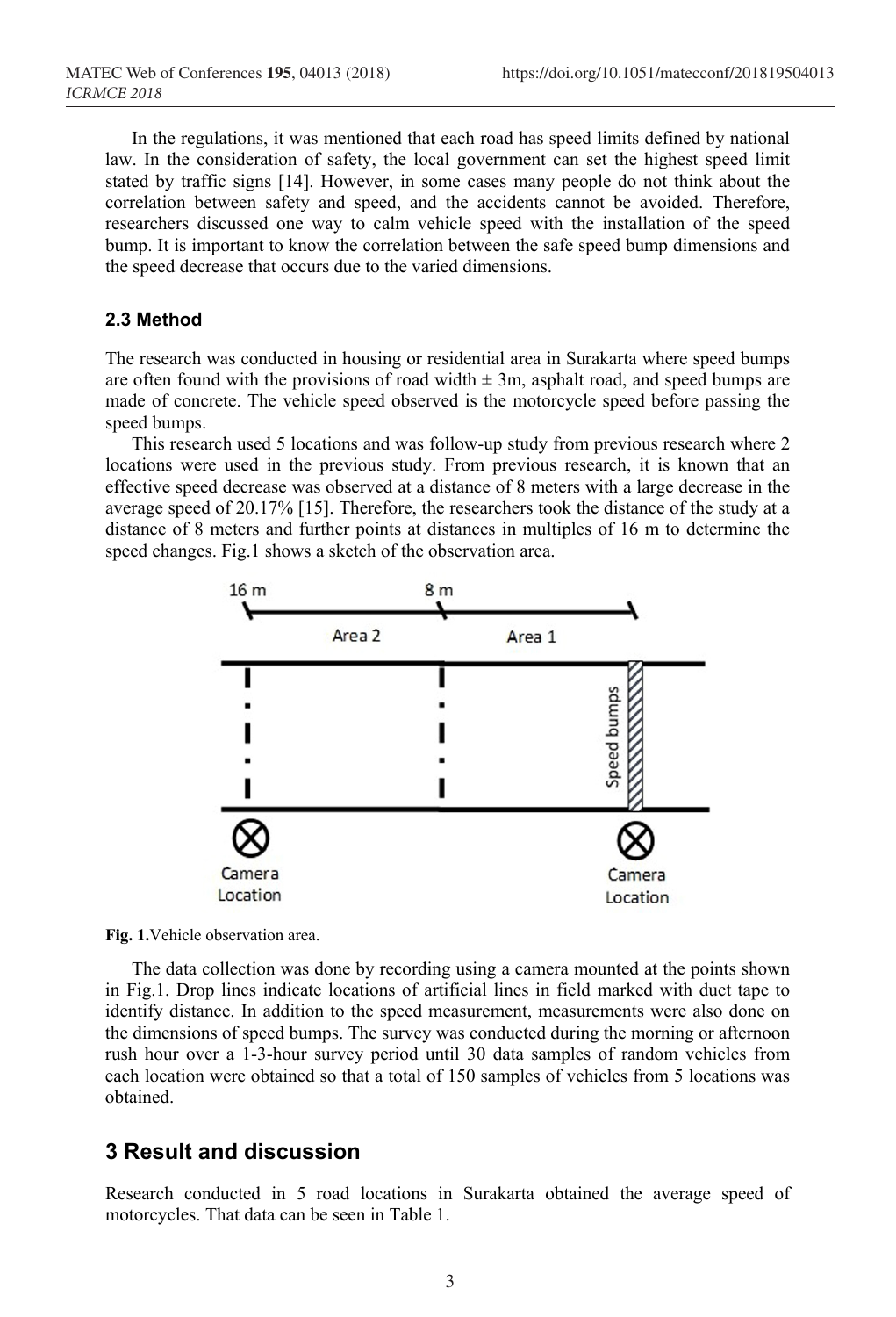| <b>Street Name</b> | <b>Average speeds before Speed</b><br>Bumps (km/h) |                                  | <b>Height</b> of<br><b>Speed</b> | Width of<br><b>Speed</b> |
|--------------------|----------------------------------------------------|----------------------------------|----------------------------------|--------------------------|
|                    | $\mathbf{V_{area}}$ 1<br>(Km/h)                    | $\mathbf{V_{area\ 2}}$<br>(Km/h) | <b>Bumps</b><br>(cm)             | <b>Bumps</b><br>(cm)     |
| Jl. Sekar Jagad IV | 11.66                                              | 21.22                            | 6.5                              | 50                       |
| Jl. KP Kadirejo    | 12.27                                              | 23.33                            | 3.5                              | 33                       |
| Jl. KP Sewu        | 11.18                                              | 22.28                            | 5.5                              | 57                       |
| Jl. Parang Kusumo  | 14.30                                              | 25.53                            | 3                                | 32.6                     |
| Jl. Mojopahit 1    | 11.80                                              | 24.54                            |                                  | 34.8                     |

**Table 1.** Average speed data in the observation area.

*Source:Analysis, 2017*

The data in Table 1was used for a correlation test as a preliminary analysis to know the correlation between variables. There was a negative relationship between  $V_{area 1}$  (8m before speed bumps) and  $V_{area 2}$  (from 8-16 m before speed bumps) with  $X_1$  (height of speed bumps) and  $X_2$  (width of speed bumps) as shown in Table 2.

|                | $(V_{area 1})$ | $(V_{area 2})$ | $\mathbf{X}_1$ | $X_2$ |
|----------------|----------------|----------------|----------------|-------|
| $\mathrm{X}_1$ | $-0.723$       | $-0.914$       |                | 0.877 |
| $\rm X_2$      | $-0.675$       | $-0.797$       | 0.877          |       |
|                | $2017$<br>٠    |                |                |       |

**Table 2.** Correlation analysis result.

*Source: Analysis, 2017*

Height dimension of speed bumps  $(X_1)$  had a strong positive correlation with width dimensions of speed bumps  $(X_2)$ , 0.877, that had to be eliminated. Then the height variable of speed bumps  $(X_1)$  was used as the analysis model because it had a negative correlation greater than the width variable of speed bumps  $(X_2)$ . Before the regression analysis was done, a linearity test was checked and it was observed that the correlation of X and Y spreading does not form a linear line, so nonlinear regression analysis was used.

The selected variable  $X_1$  (height of speed bumps) had a regression analysis performed on it using a quadratic model and test of determination coefficient  $(R^2)$  to Y (velocity) to find out the exact regression line obtained where  $V_{area 1}$  (8m before speed bumps) was equal to 0.926 and where  $V_{area 2}$  (from 8-16m before speed bumps) was equal to 0.837. From the results then selected  $V_{area 1}$  had a strong relationship with speed bump height. It known that the height of speed bumps affects the speed of vehicles in area 1 (8 m before speed bumps) by92.6%.

To know whether the independent variables significantly influence the dependent variable, ANOVA analysis was done by comparing  $F_{table}$  with  $F_{count}$ . The obtained  $F_{count}$  was equal to 12.537 with  $df_1 = 2$ ,  $df_2 = 2$  and alpha 10% that equaled 9.000. Then the value of  $F_{\text{coun}}$  F<sub>tabel</sub> as 12.537> 9.000 states that  $X_1$  effect on Y. Thus the obtained mathematics model for the motorcycle average speed on area  $1(Y)$  with independent variable being the height dimension of speed bumps  $(X_1)$  was such that  $Y = 27.821 - 6.461 X_1 + 0.615 X_1^2$ with  $R^2$  = 0.926. The best model results were then compared with the field survey as shown in Fig. 2.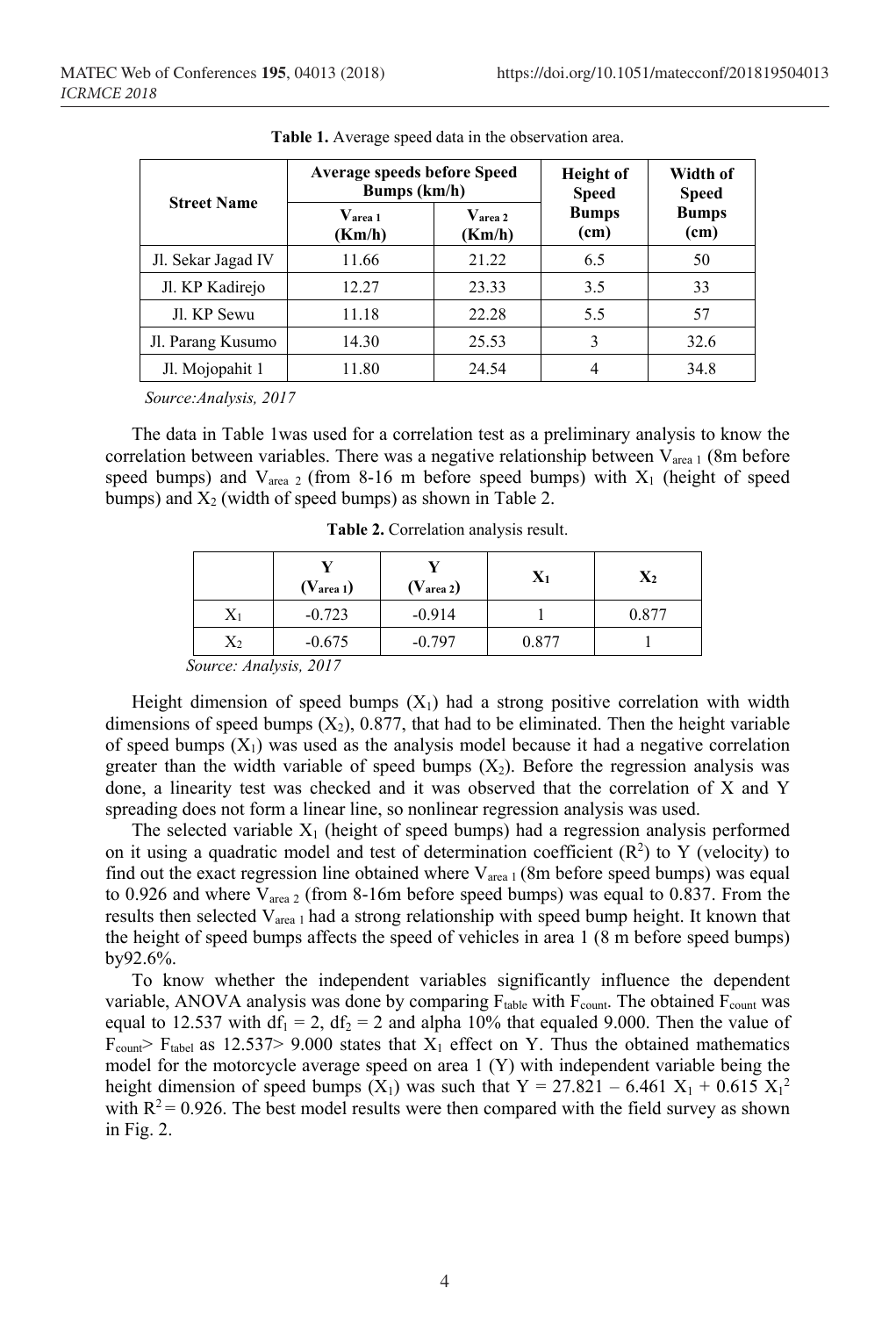

**Fig. 2.** Bumpschart test best regression model relation between Va<sub>rea 1</sub> with height of speed bumps.

From Fig.2., a turning point was observed of  $X = 5.8$  cm with  $Y = 11.04$  km / h. The limit of X in the minimum Y point = 10.85 km / h obtained the maximum limit of  $X = 5.2$ cm for decreasing speed. In relation to the theory that vehicle speed had a parabolic relationship with the dimensions of speed bumps, the maximum height limit  $X = 5.2$  cm was applied to this model.

## **4 Conclusion and suggestion**

The non-linear regression equation of a quadratic model on motorcycles speed showed a decrease in speed (V<sub>area1</sub>) due to height of speed bumps (X<sub>1</sub>) where Y = 27,821 - 6,461 X<sub>1</sub> +  $0.615 \text{ X}_1^2$  with R<sup>2</sup> equal to 0.926 with this model being valid for height bumps  $\leq$  5.2 cm.

In further research it may be possible to extend the modelling analysis to know the correlation of width of speed bumps with speed decrease, and the influence between speed bumps' design in the field and the speed decrease to obtain optimal dimensions.

## **References**

- 1. A.T. Moreno, A. Garcia. Accid. Anal. Prev.**61**, 23-32 (2013)
- 2. A. García, A.J. Torres, M.A. Romero, A.T. Moreno. Procedia Soc. Behav. Sci.**16**, 270- 281 (2011)
- 3. N. Agerholm, D. Knudsen, K. Variyeswaran. Transp. Res. F Traffic Psychol. Behav.*46*, 263-270 (2017)
- 4. B.S. Ajiwijaya. *Pengaruh Alat Pengendali Kecepatan Vertikal, Lebar Jalan dan Jarak Pemasangan Terhadap Kecepatan (Di Lingkungan Permukiman)* (Skripsi Universitas Sebelas Maret, Surakarta, 2014)
- 5. D. Handayani, F.K. Hermawan, A.M. Mahmudah. Matriks Teknik Sipil UNS, **4**, 1 (2016)
- 6. A.H. Lav, E. Bilqin, A.H. Lav. Accid. Anal. Prev.**116**, 53-68 (2018)
- 7. Republik Indonesia, *Keputusan Menteri Perhubungan Nomor 3 Tahun 1994 Tentang Alat pengendali dan Pengamanan Pemakai Jalan* (Depertemen Perhubungan, Jakarta, 1994)
- 8. S.H. Wolfgang. *Fundamental of Traffic Engineering*, Institute of Transportation Studies, University of California at Berkeley, Berkeley (1992)